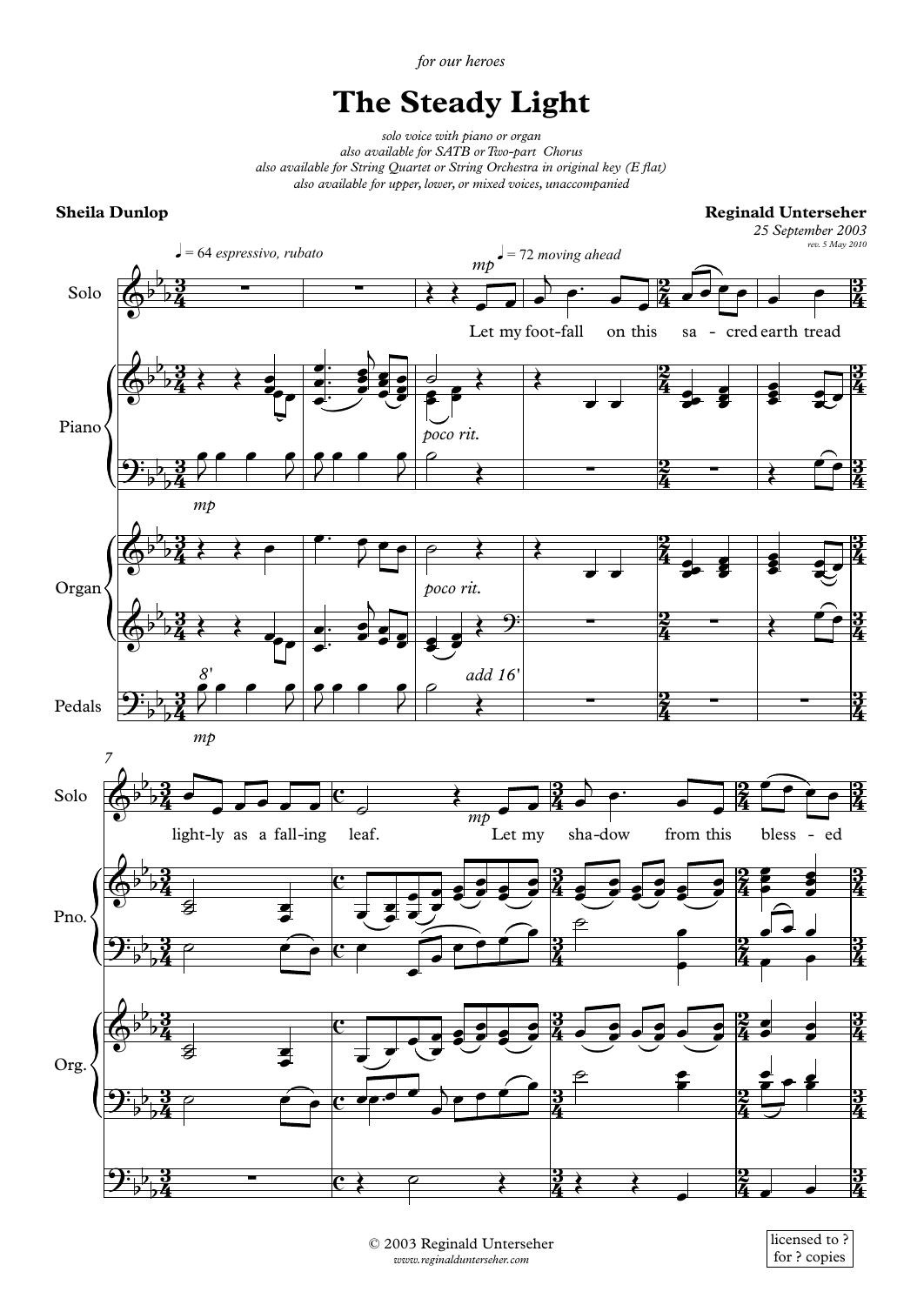

removed for security thanks for understanding www.reginaldunterseher.com

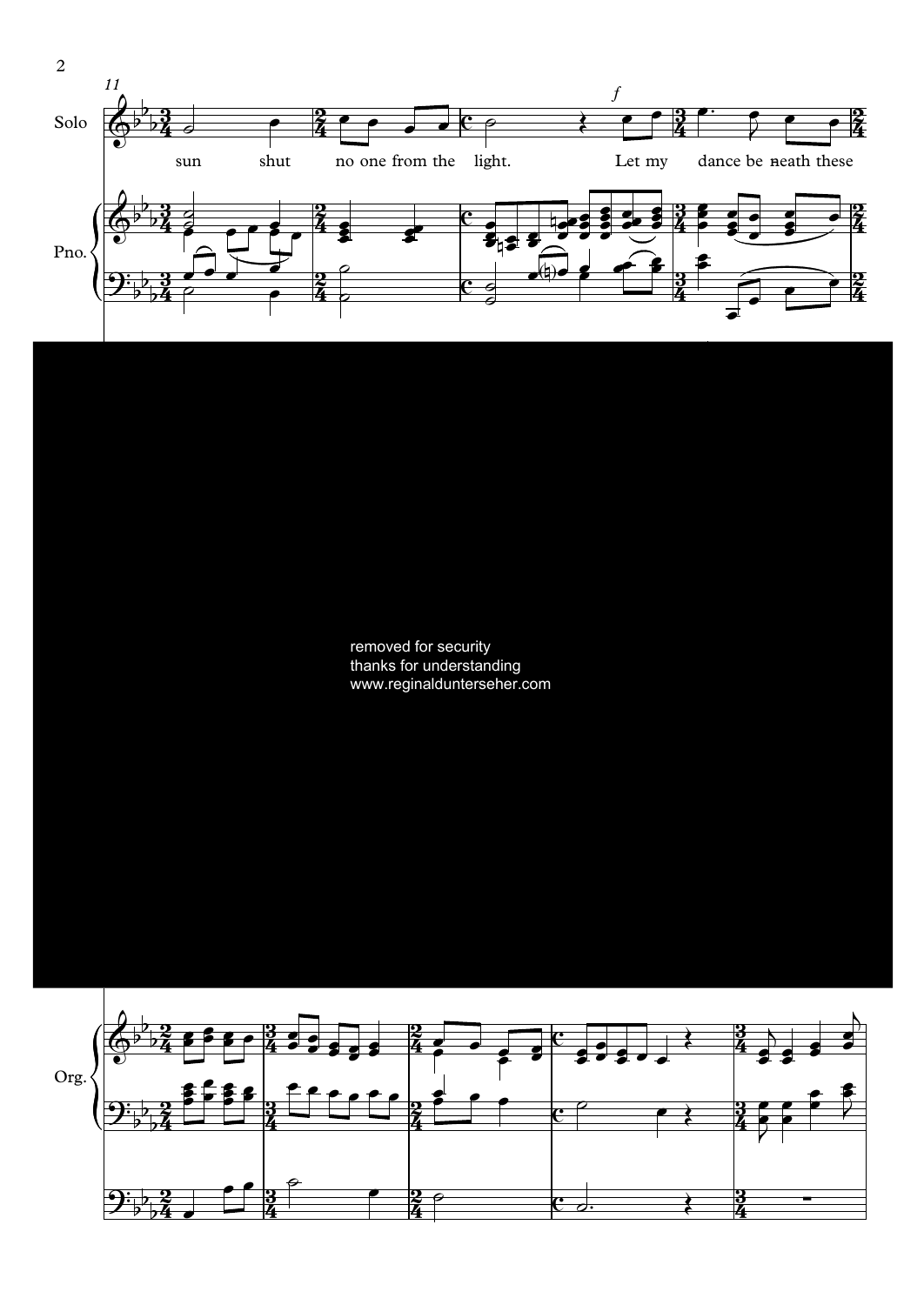